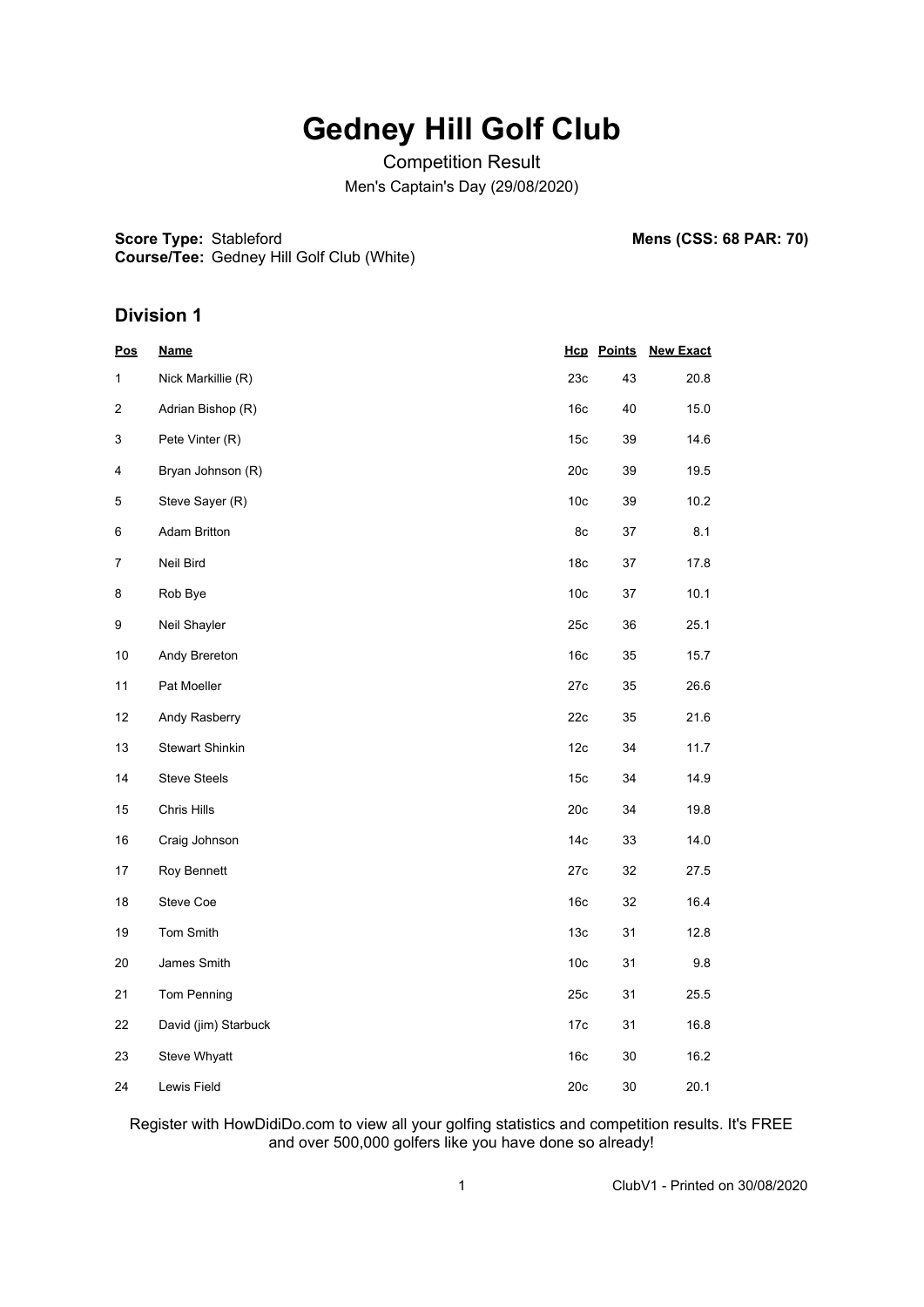**Score Type: Course/Tee:** Gedney Hill Golf Club (White)

### **Division 1**

| <u>Pos</u> | <b>Name</b>           |                 | <b>Hcp</b> Points | <b>New Exact</b> |
|------------|-----------------------|-----------------|-------------------|------------------|
| 25         | <b>Trevor Chinery</b> | 22c             | 30                | 21.7             |
| 26         | Dave Roberts          | 24c             | 30                | 23.7             |
| 27         | James Busveids        | 19 <sub>c</sub> | 29                | 19.5             |
| 28         | <b>Barry Stanford</b> | 13 <sub>c</sub> | 29                | 13.5             |
| 29         | Rob Newns             | 14 <sub>c</sub> | 29                | 14.4             |
| 30         | Paul Hollely          | 17c             | 29                | 17.5             |
| 31         | Greg Walsh            | 20c             | 29                | 20.5             |
| 32         | <b>Stuart Turnell</b> | 12c             | 29                | 11.8             |
| 33         | Mike Page             | 19 <sub>c</sub> | 29                | 18.7             |
| 34         | Steve Carn            | 17c             | 27                | 16.6             |
| 35         | David Lord            | 17c             | 27                | 16.6             |
| 36         | Neil Sargeant         | 19 <sub>c</sub> | 27                | 19.2             |
| 37         | Adrian McGoldrick     | 25c             | 27                | 25.4             |
| 38         | T A (Mo) Parling      | 23c             | 27                | 23.3             |
| 39         | Stephen Crane         | 10 <sub>c</sub> | 27                | 10.3             |
| 40         | Merv Davies           | 12c             | 27                | 12.2             |
| 41         | Chris Davies          | 7c              | 26                | 7.5              |
| 42         | Graham East           | 19 <sub>c</sub> | 26                | 19.4             |
| 43         | <b>Eric Cowles</b>    | 17c             | 25                | 17.3             |
| 44         | <b>Trevor Sorrell</b> | 24c             | 25                | 24.5             |
| 45         | Stefan Markillie      | 17c             | 24                | 17.2             |
| 46         | Alf Green             | 22c             | 24                | 21.6             |
| 47         | Jayme Dixon           | 31c             | 20                | 30.6             |
| 48         | Nigel Grummitt        | 18 <sub>c</sub> | 16                | 18.2             |
| 49         | Raffaele Ragosa       | 24c             | 10                | 23.7             |

Register with HowDidiDo.com to view all your golfing statistics and competition results. It's FREE and over 500,000 golfers like you have done so already!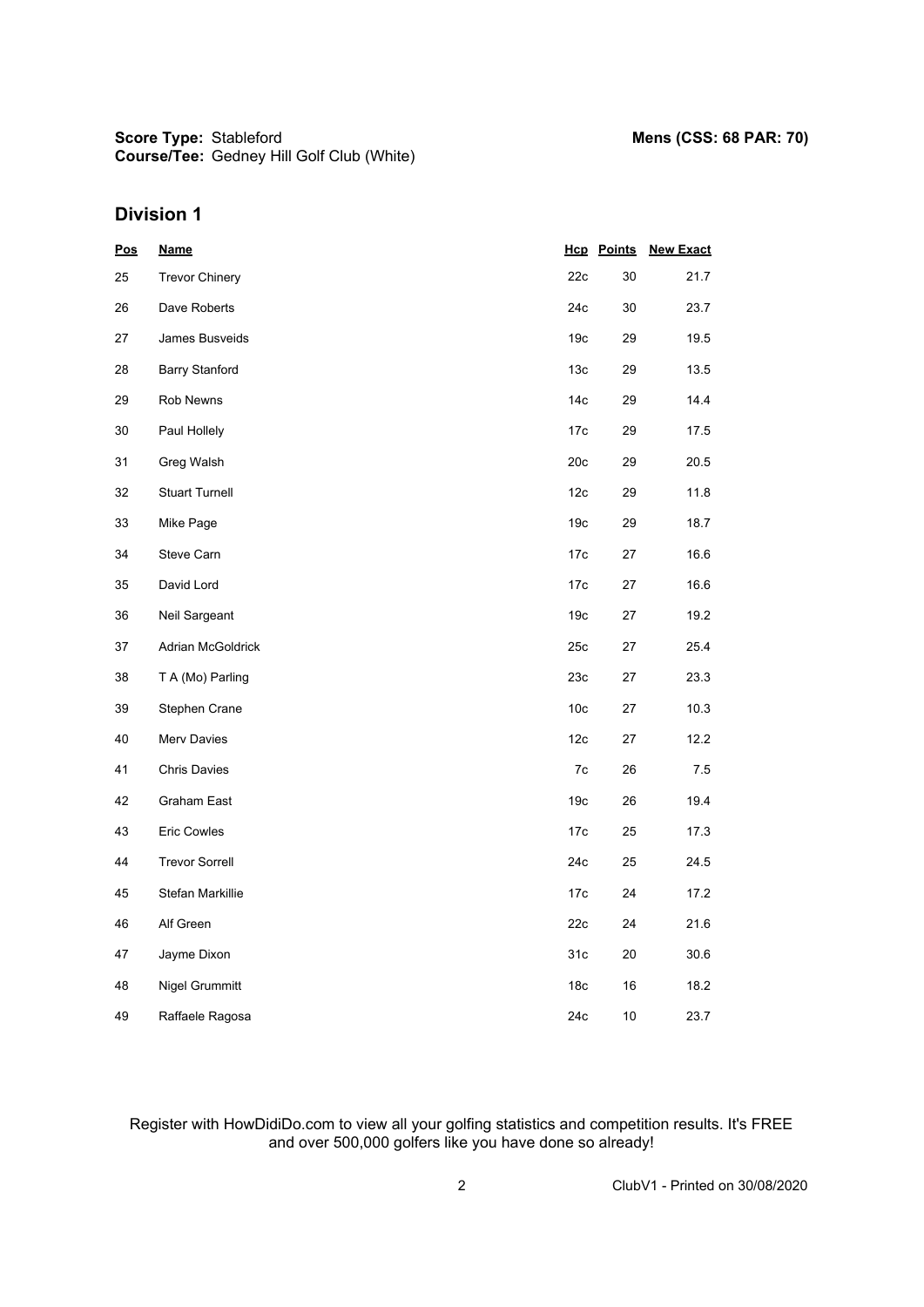**Score Type: Course/Tee:** Gedney Hill Golf Club (White)

#### **Division 1**

**Pos Name Hcp Points New Exact**

@ = Stableford Adjusted Score

(R) - Players with Handicap Reduction

Register with HowDidiDo.com to view all your golfing statistics and competition results. It's FREE and over 500,000 golfers like you have done so already!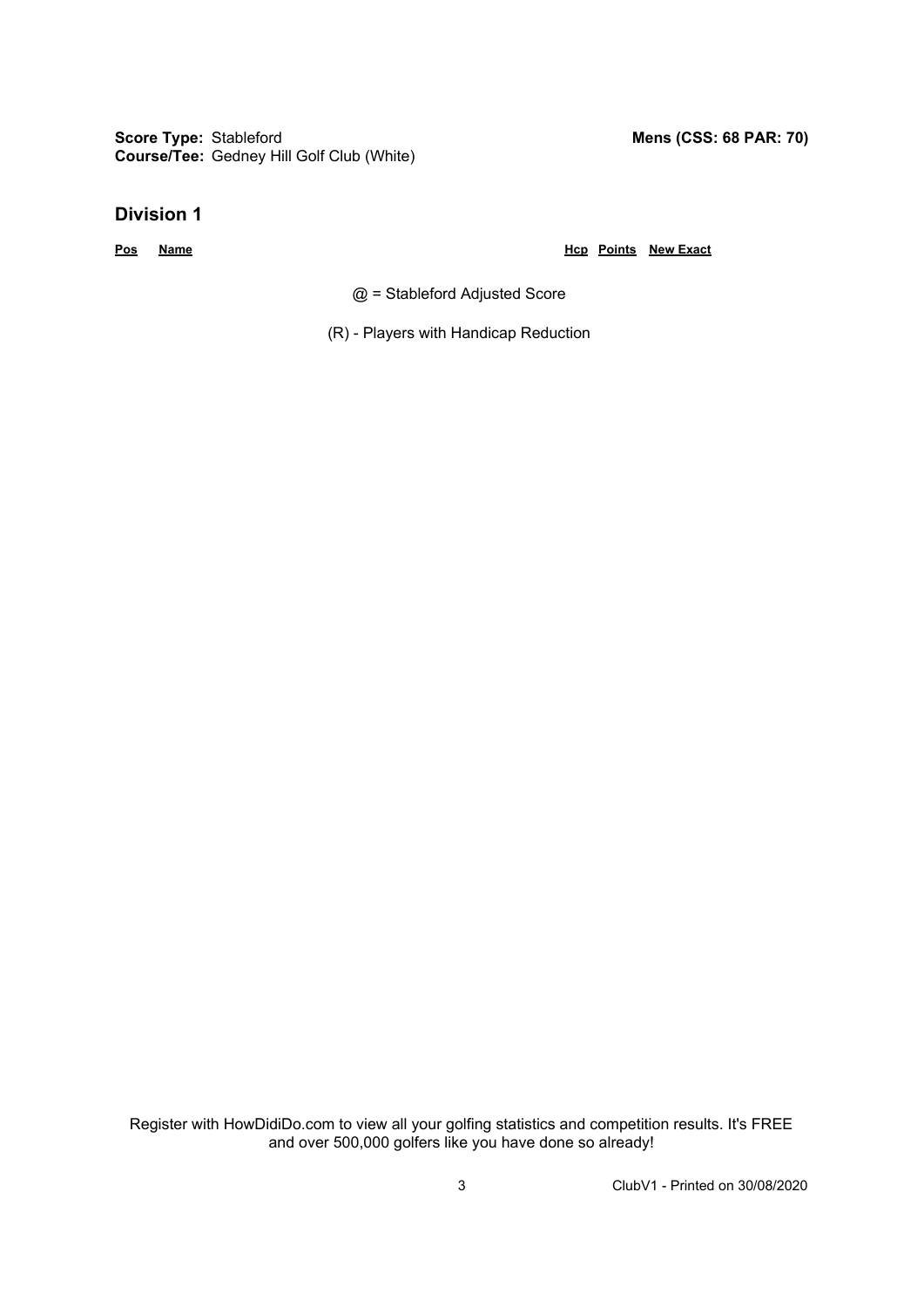### Twos Analysis Men's Captain's Day on 29/08/2020

| <u>Player Name</u>   | <b>Handicap</b> | Hole  |
|----------------------|-----------------|-------|
| <b>Division</b><br>1 |                 |       |
| Steve Sayer          | 10              | 2@3rd |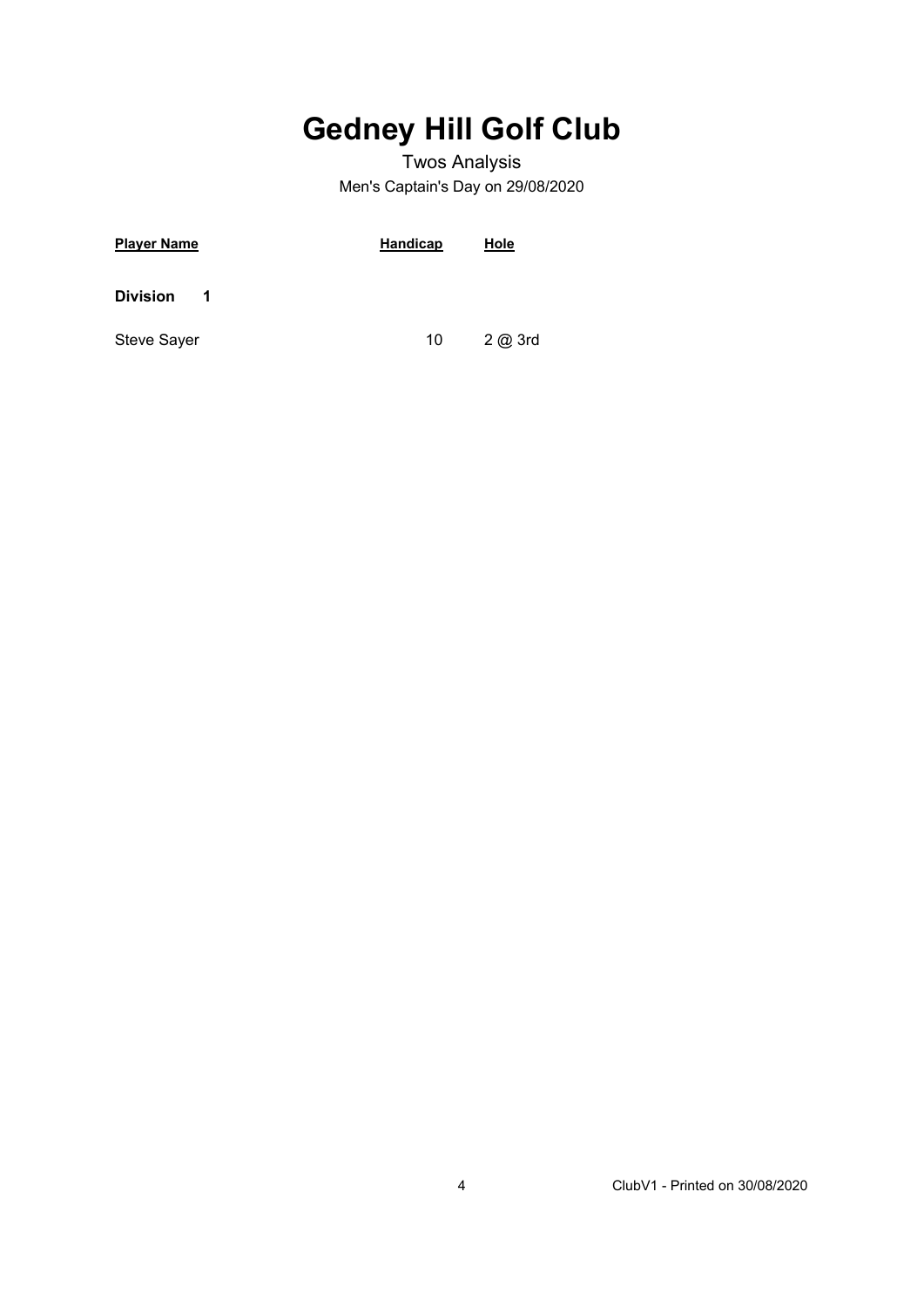### Birdie Report Men's Captain's Day on 29/08/2020 over the Gedney Hill Golf Club

| <b>Player Name</b>    | <u>Handicap</u> | <u>Hole</u>       |
|-----------------------|-----------------|-------------------|
| <b>Division</b><br>1  |                 |                   |
| T A (Mo) Parling      | 23              | 3 @ 10th          |
| Dave Roberts          | 24              | 3 @ 7th           |
| <b>Graham East</b>    | 19              | 3 @ 5th           |
| Neil Shayler          | 25              | 3 @ 7th           |
| <b>Steve Steels</b>   | 15              | 3 @ 6th           |
| <b>Adrian Bishop</b>  | 16              | 3 @ 10th          |
| <b>Roy Bennett</b>    | 27              | 3 @ 5th           |
| Steve Sayer           | 10              | 2 @ 3rd, 3 @ 5th  |
| Tom Smith             | 13              | 3 @ 16th          |
| Steve Carn            | 17              | 4 @ 17th          |
| Stephen Crane         | 10              | 3 @ 9th           |
| Pete Vinter           | 15              | 3 @ 10th          |
| <b>Nick Markillie</b> | 23              | 3 @ 5th           |
| Rob Bye               | 10              | 3 @ 5th           |
| <b>Adam Britton</b>   | 8               | 3 @ 5th, 3 @ 16th |
| James Smith           | 10              | 3 @ 9th           |
| Bryan Johnson         | 20              | 3 @ 5th, 3 @ 10th |
| Steve Coe             | 16              | 3 @ 10th          |
| Mike Page             | 19              | 3 @ 8th           |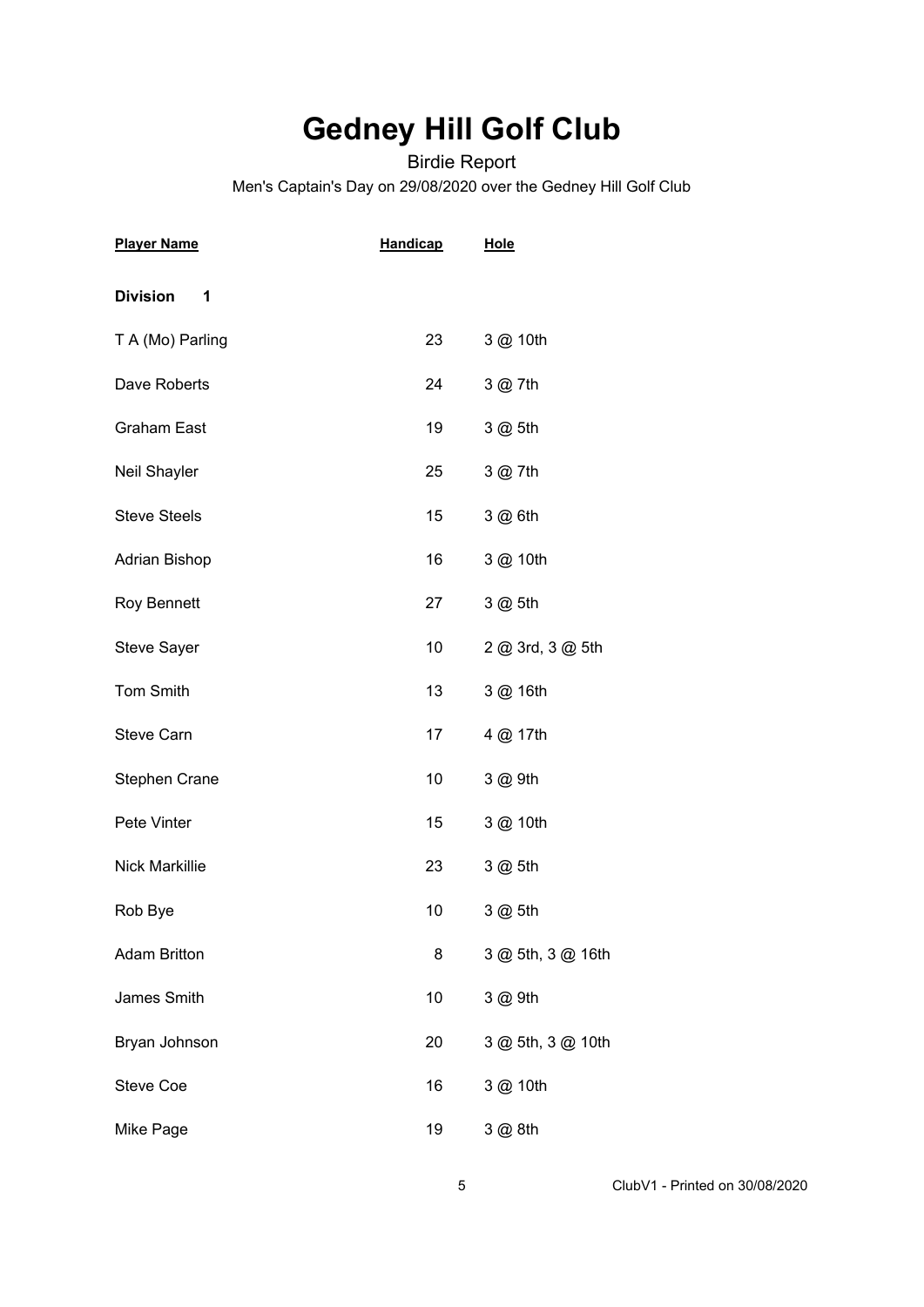| <b>Player Name</b>   | <b>Handicap</b> | Hole    |  |  |  |  |
|----------------------|-----------------|---------|--|--|--|--|
| <b>Division</b><br>1 |                 |         |  |  |  |  |
| <b>Merv Davies</b>   | 12              | 3 @ 6th |  |  |  |  |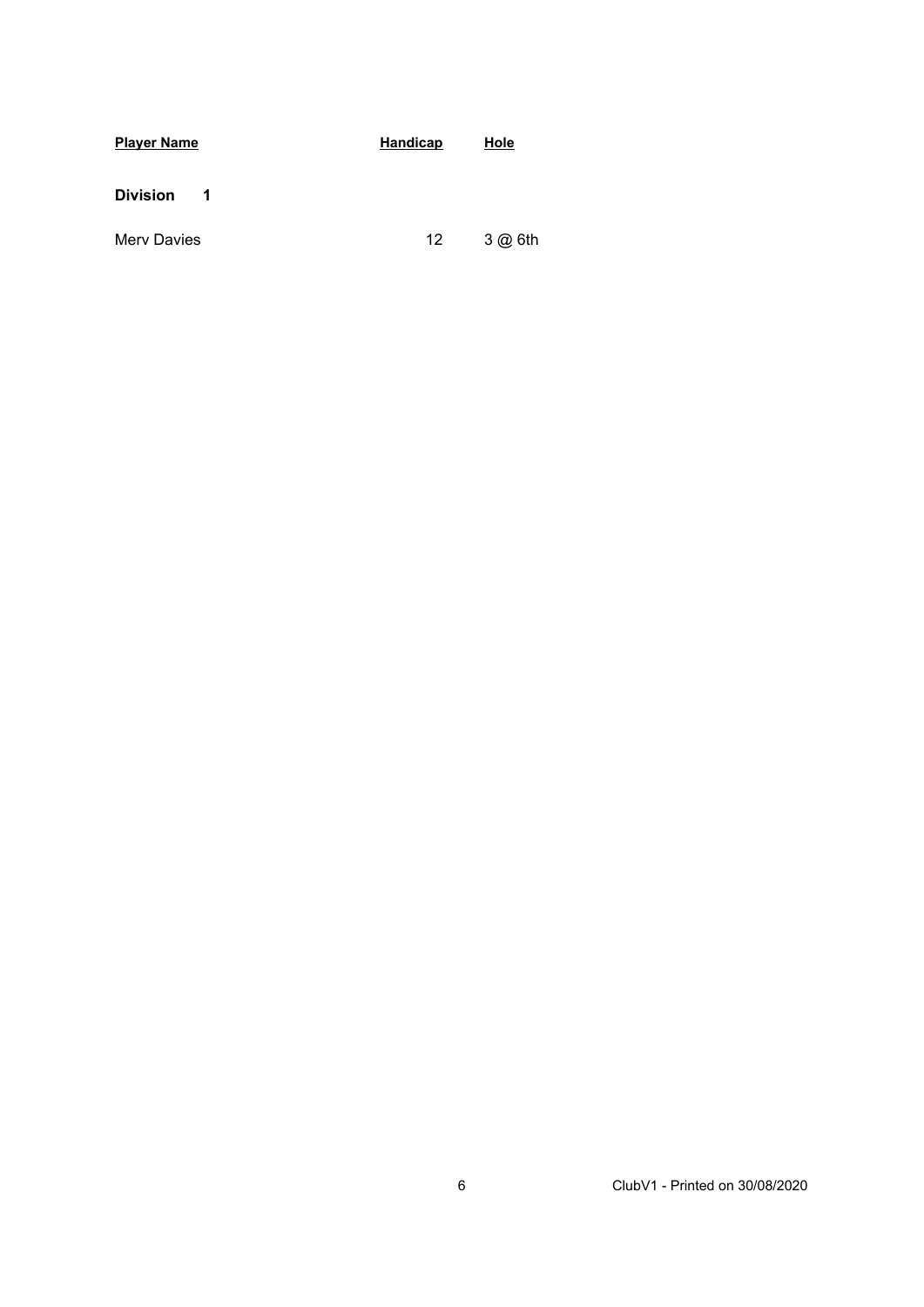Competition Audit Report

Men's Captain's Day played over the Gedney Hill Golf Club on 29/08/2020

|                |                          | Hole No. | 1              | $\mathbf 2$    | 3  | 4               | 5  | 6              | 7  | 8 | 9 | 10 | 11 | 12 | 13             | 14 | 15           | 16 | 17              | 18              |     |
|----------------|--------------------------|----------|----------------|----------------|----|-----------------|----|----------------|----|---|---|----|----|----|----------------|----|--------------|----|-----------------|-----------------|-----|
|                |                          | S.I.     | 8              | 4              | 12 | 14              | 16 | 10             | 18 | 2 | 6 | 15 | 11 | 9  |                | 3  |              | 17 | 5               | 13              |     |
| Rec.           | <b>Name</b>              | Par      | 4              | 4              | 3  | 3               | 4  | 4              | 4  | 4 | 4 | 4  | 3  | 3  | 4              | 4  | 5            | 4  | 5               | 4               |     |
| $\overline{2}$ | Roy Bennett              | (27)     | $\overline{7}$ | 0              | 3  | 4               | 3  | $\overline{4}$ | 6  | 6 | 6 | 5  | 5  | 5  | $\overline{7}$ | 6  | 8            | 5  | $\mathbf 0$     | $\overline{4}$  | 84  |
| 31             | <b>Neil Bird</b>         | (18)     | 5              | 6              | 4  | 4               | 4  | 4              | 4  | 4 | 6 | 4  | 4  | 5  | 5              | 5  | 11           | 5  | 6               | $\overline{4}$  | 90  |
| 229            | Adrian Bishop            | (16)     | 5              | 5              | 3  | 3               | 4  | 5              | 5  | 5 | 4 | 3  | 4  | 4  | 5              | 4  | 0            | 5  | 6               | 4               | 74  |
| 128            | <b>Andy Brereton</b>     | (16)     | 5              | 5              | 3  | 4               | 4  | 6              | 5  | 5 | 5 | 4  | 5  | 4  | 5              | 6  | 7            | 4  | 6               | 4               | 87  |
| 4              | <b>Adam Britton</b>      | (8)      | 6              | 4              | 0  | 3               | 3  | 5              | 4  | 4 | 4 | 4  | 4  | 4  | 4              | 4  | 6            | 3  | $\,6$           | 4               | 72  |
| 245            | James Busveids           | (19)     | 6              | 6              | 5  | 5               | 6  | $\pmb{0}$      | 0  | 5 | 4 | 0  | 4  | 4  | 4              | 5  | 6            | 5  | 5               | 5               | 75  |
| 240            | Rob Bye                  | (10)     | 5              | 4              | 3  | $\mathbf{3}$    | 3  | 6              | 4  | 4 | 4 | 5  | 3  | 4  | 4              | 4  | 8            | 5  | $\,6$           | 4               | 79  |
| $\mathbf{1}$   | <b>Steve Carn</b>        | (17)     | 0              | 6              | 4  | 5               | 6  | $\mathbf 0$    | 4  | 0 | 4 | 6  | 3  | 4  | $\mathbf 0$    | 4  | $\mathbf 0$  | 5  | $\overline{4}$  | 5               | 60  |
| 418            | <b>Trevor Chinery</b>    | (22)     | 4              | 0              | 5  | 3               | 5  | 0              | 5  | 5 | 4 | 4  | 4  | 5  | 6              | 6  | 0            | 6  |                 | 5               | 74  |
| 126            | <b>Steve Coe</b>         | (16)     | 6              | 4              | 5  | 4               | 4  | 5              | 4  | 5 | 4 | 3  | 0  | 4  | 0              | 6  | 0            | 4  | 5               | $6\phantom{1}6$ | 69  |
| 57             | <b>Eric Cowles</b>       | (17)     | 6              | 6              | 4  | 4               | 4  | 4              | 4  | 6 | 0 | 0  | 5  | 5  | 5              | 5  | 0            | 5  | 6               | $\mathbf 0$     | 69  |
| 247            | <b>Stephen Crane</b>     | (10)     | 6              | 4              | 5  | 4               | 5  | 4              | 5  | 4 | 3 | 4  | 6  | 5  | $\overline{7}$ | 6  | 6            | 6  | 6               | $\overline{4}$  | 90  |
| 25             | <b>Chris Davies</b>      | (7)      | 0              | 5              | 0  | 3               | 4  | 5              | 4  | 5 | 5 | 4  | 3  | 3  | 4              | 5  | 0            | 4  | $\mathbf 0$     | $\mathbf 0$     | 54  |
| 5              | <b>Merv Davies</b>       | (12)     | 5              | 5              | 3  | 3               | 0  | 3              | 5  | 6 | 5 | 4  | 4  | 4  | 6              | 0  | 7            | 4  | $\mathbf 0$     | $\mathbf 0$     | 64  |
| 410            | Jayme Dixon              | (31)     | 0              | 7              | 4  | 4               | 6  | 5              | 0  | 0 | 0 | 0  | 5  | 5  | 6              | 7  | 0            | 6  | 8               | $\overline{7}$  | 70  |
| 27             | <b>Graham East</b>       | (19)     | 5              | 6              | 5  | 3               | 3  | 5              | 6  | 6 | 5 | 5  | 5  | 4  | 5              | 0  | 0            | 0  | $\mathbf 0$     | 5               | 68  |
| 182            | Lewis Field              | (20)     | 5              | 6              | 3  | 3               | 5  | 5              | 0  | 5 | 6 | 5  | 5  | 3  | 6              | 5  | 0            | 6  | $\mathbf 0$     | 4               | 72  |
| 129            | Alf Green                | (22)     | 5              | $\overline{7}$ | 3  | $6\phantom{1}6$ | 4  | 6              | 6  | 8 | 5 | 5  | 5  | 4  | 5              | 7  | 10           | 5  | 12              | 6               | 109 |
| 139            | <b>Nigel Grummitt</b>    | (18)     | 5              | 0              | 4  | 5               | 6  | 0              | 0  | 0 | 4 | 5  | 5  | 0  | $\mathbf 0$    | 0  | 0            | 5  | $\,6$           | $\mathbf 0$     | 45  |
| 160            | <b>Chris Hills</b>       | (20)     | 6              | 5              | 4  | 3               | 5  | 5              | 5  | 6 | 4 | 4  | 4  | 4  | 5              | 6  | 7            | 4  | $\mathbf 0$     | $\mathbf 0$     | 77  |
| 158            | Paul Hollely             | (17)     | 5              | 5              | 5  | 3               | 4  | 0              | 5  | 6 | 5 | 6  | 4  | 4  | 5              | 0  | 0            | 5  | $6\phantom{1}6$ | 4               | 72  |
| 113            | Bryan Johnson            | (20)     | 5              | 6              | 3  | 3               | 3  | 5              | 7  | 4 | 5 | 3  | 3  | 3  | 6              | 5  | 8            | 4  | 13              | 6               | 92  |
| 148            | Craig Johnson            | (14)     | 5              | 6              | 3  | 4               | 5  | 6              | 5  | 5 | 4 | 4  | 4  | 3  | 4              | 6  | 0            | 4  | 6               | 5               | 79  |
| 23             | David Lord               | (17)     | 0              | 0              | 5  | 3               | 5  | 4              | 4  | 6 | 0 | 4  | 4  | 3  | 6              | 4  | $\mathbf 0$  | 6  | $\mathbf 0$     | 5               | 59  |
| 30             | <b>Nick Markillie</b>    | (23)     | 5              | 6              | 3  | 3               | 3  | 5              | 5  | 5 | 4 | 5  | 5  | 4  | 4              | 5  | 8            | 5  | $6\phantom{1}6$ | 5               | 86  |
| 38             | Stefan Markillie         | (17)     | 0              | 5              | 4  | 4               | 5  | 0              | 0  | 5 | 5 | 5  | 4  | 4  | 6              | 0  | 7            | 6  | $\mathbf 0$     | 4               | 64  |
| 413            | <b>Adrian McGoldrick</b> | (25)     | 6              | 6              | 4  | 4               | 0  | 6              | 5  | 6 | 5 | 0  | 0  | 5  | 6              | 6  | 8            | 5  | 6               | $6\phantom{1}6$ | 84  |
| 130            | <b>Pat Moeller</b>       | (27)     | $\overline{7}$ | 5              | 3  | 4               | 5  | 5              | 6  | 6 | 6 | 5  | 3  | 4  | 5              | 6  | $\mathbf{0}$ | 4  | 0               | 6               | 80  |